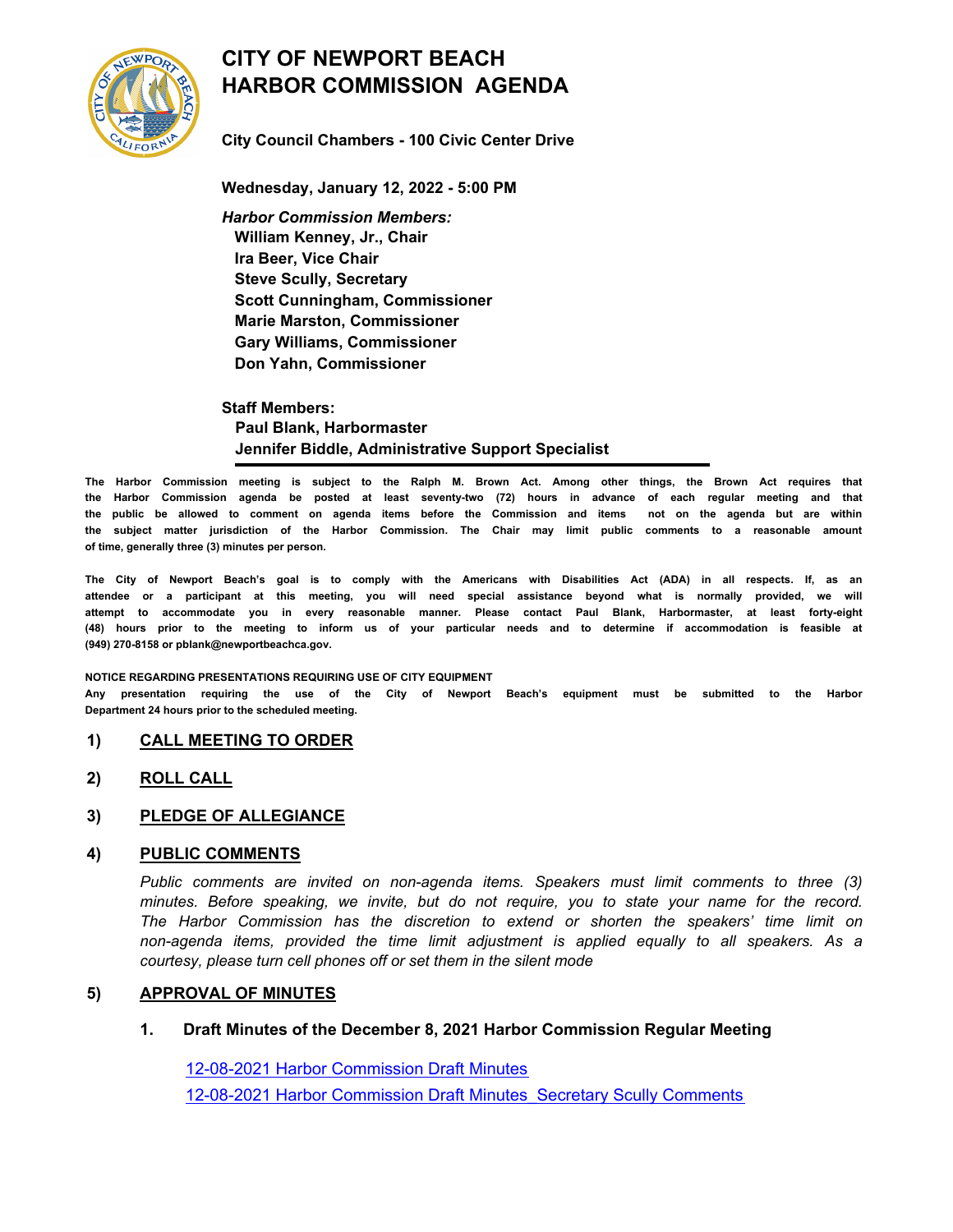# **6) PUBLIC HEARINGS**

# **1. Commercial Dock Reconfiguration at 717 Lido Park Drive**

Curci Companies ("Applicant") has applied for a permit to reconfigure a portion of their commercial dock system at 717 Lido Park Drive by adding an additional two fingers to the bayward headwalk, and extending the landward headwalk adjacent to the bulkhead ("Project"). The proposed fingers on the bayward headwalk extend beyond the pierhead line the same distance as the adjacent fingers within the same dock system extend . Because Applicant is proposing to construct bayward beyond the pierhead line, staff is unable to approve the project. Therefore, Council Policy H-1 directs the Harbor Commission to hold a public hearing for the proposed project.

# **Recommendation:**

1) Conduct a public hearing; and

2) Find the Project exempt from the California Environmental Quality Act ("CEQA") pursuant to Section 15301 (Existing Facilities) and Section 15302 (Replacement or Reconstruction) of the CEQA Guidelines, California Code of Regulations, Title 14, Chapter 3; and

3) Approve in concept the Project by making specific findings to allow the dock to be reconfigured pursuant to the provisions in Council Policy H-1.

[Staff Report](http://newportbeach.legistar.com/gateway.aspx?M=F&ID=81116cb9-ffc3-4d23-bd9d-a0a27b966ed2.docx) [Attachment A - Aerial Photos](http://newportbeach.legistar.com/gateway.aspx?M=F&ID=f29835d8-df69-4833-bc39-9c81a575b94b.pdf) [Attachment B - Existing Approved Plans and Proposed Configuration](http://newportbeach.legistar.com/gateway.aspx?M=F&ID=e2d94b1e-a154-4fd9-aac0-186731bdef60.pdf) [Attachment C - Public Outreach](http://newportbeach.legistar.com/gateway.aspx?M=F&ID=b6e51fec-e121-43c8-8ce2-905354fa18e7.pdf) [Attachment D - Resolution HC2022-001](http://newportbeach.legistar.com/gateway.aspx?M=F&ID=98fb6f1a-3811-472b-ba7f-29b14bd0ea17.pdf)

# **2. Public Pier Reconfiguration at 29th Street and Lafayette Avenue**

The City of Newport Beach ("Applicant") is reconfiguring the public dock system at the 29th Street end, east of Lafayette Avenue, by removing the existing gangway, piles, and floats, and installing a pier platform, gangway, and single-finger float with piles ("Project"). The proposed float extends beyond the pierhead line the same distance as the existing float extends. Because Applicant is proposing to construct bayward beyond the pierhead line, staff is unable to approve the project. Therefore, Council Policy H-1 directs the Harbor Commission to hold a public hearing for the proposed project.

# **Recommendation:**

1) Conduct a public hearing; and

2) Find the Project exempt from the California Environmental Quality Act ("CEQA") pursuant to Section 15301 (Existing Facilities) and Section 15302 (Replacement or Reconstruction) of the CEQA Guidelines, California Code of Regulations, Title 14, Chapter 3; and

3) Approve in concept the Project by making specific findings to allow the public dock to be reconfigured pursuant to the provisions in Council Policy H-1.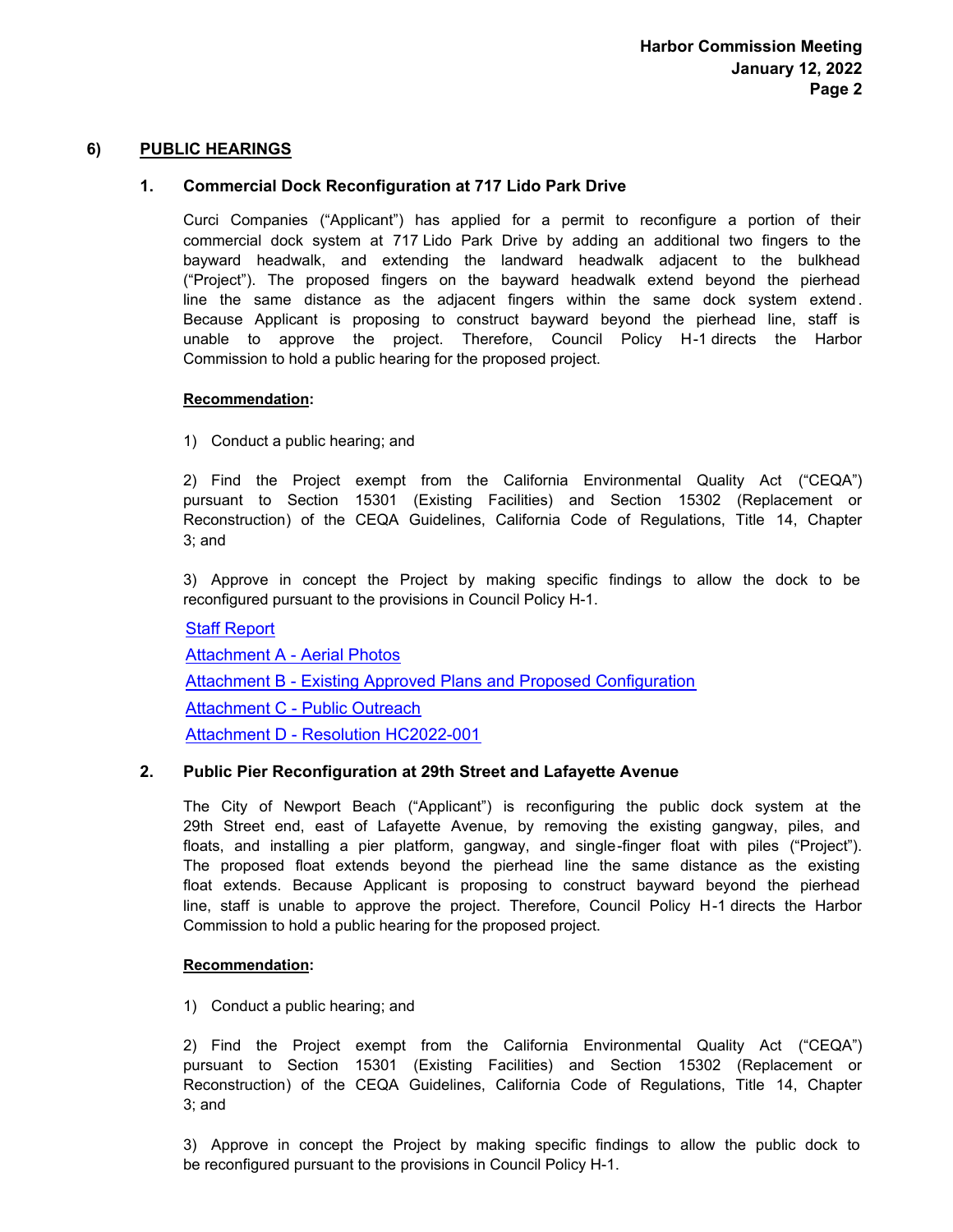[Staff Report](http://newportbeach.legistar.com/gateway.aspx?M=F&ID=5b54c2ba-49b9-45a0-b71a-20adff73afa2.docx) [Attachment A - Aerial Photos](http://newportbeach.legistar.com/gateway.aspx?M=F&ID=3001e2d8-a571-41b0-9814-cc515f11537e.pdf) [Attachment B - Existing Approved Plans and Proposed Configuration](http://newportbeach.legistar.com/gateway.aspx?M=F&ID=e10c089b-60bc-4c8c-af0a-6b8f9e1d1663.pdf) [Attachment C - Public Outreach](http://newportbeach.legistar.com/gateway.aspx?M=F&ID=aa3053a4-baf0-41c7-afd8-f2790a79aa19.pdf) [Attachment D - Resolution HC2022-002](http://newportbeach.legistar.com/gateway.aspx?M=F&ID=13ad0e58-3144-4a1b-8a1d-dfd6af9d292d.pdf)

# **7) CURRENT BUSINESS**

# **1. Review of Harbor and Beaches Master Plan Projects**

Staff will provide an overview of the 2022 Harbor and Beaches Master Plan Projects. The Harbor Commission is requested to review the plan and provide comments.

# **Recommendation:**

1) Find this action exempt from the California Environmental Quality Act (CEQA) pursuant to Sections  $15060(c)(2)$  (the activity will not result in a direct or reasonably foreseeable indirect physical change in the environment) and  $15060(c)(3)$  (the activity is not a project as defined in Section 15378) of the CEQA Guidelines, California Code of Regulations, Title 14, Chapter 3, because it has no potential for resulting in physical change to the environment, directly or indirectly; and

2) Approve the Harbor and Beaches Capital Plan and recommend staff forward to the Finance Committee for consideration.

# [Staff Report](http://newportbeach.legistar.com/gateway.aspx?M=F&ID=70f83c0c-c5bf-4eba-b9f0-9d926ae46bf3.docx)

[Attachment A - 2022 Harbor and Beaches Master Plan Projects](http://newportbeach.legistar.com/gateway.aspx?M=F&ID=1f8410e7-a501-4dad-b2ab-666c01dd6e6c.pdf)

#### **Review of Appraisal and Discussion of Rental Rates for On-Shore Mooring Permits 2.**

The City of Newport Beach (City) manages portions of the tidelands in Newport Harbor including areas of the shore that are permitted for onshore moorings. In 2016, the City Council adopted fair market value rent for moorings in Newport Harbor. Since 2016, these rental rates have been adjusted annually by changes in the cost of living pursuant to the Consumer Price Index (CPI). As prescribed by City Council Resolution No. 2016-17, a new appraisal of mooring rental rates for onshore moorings has been conducted under the direction of the Harbor Commission subcommittee responsible for 2021 Harbor Commission Objective 1.3. The 2021 appraisal report for onshore moorings is attached for the Harbor Commission's consideration and discussion.

# **Recommendation:**

1) Determine this action is exempt from the California Environmental Quality Act  $(CEQA)$  pursuant to Sections 15060 $(c)(2)$  and 15060 $(c)(3)$  of the CEQA Guidelines because this action will not result in a physical change to the environment, directly or indirectly; and

2) Issue a recommendation to the City Council regarding this matter.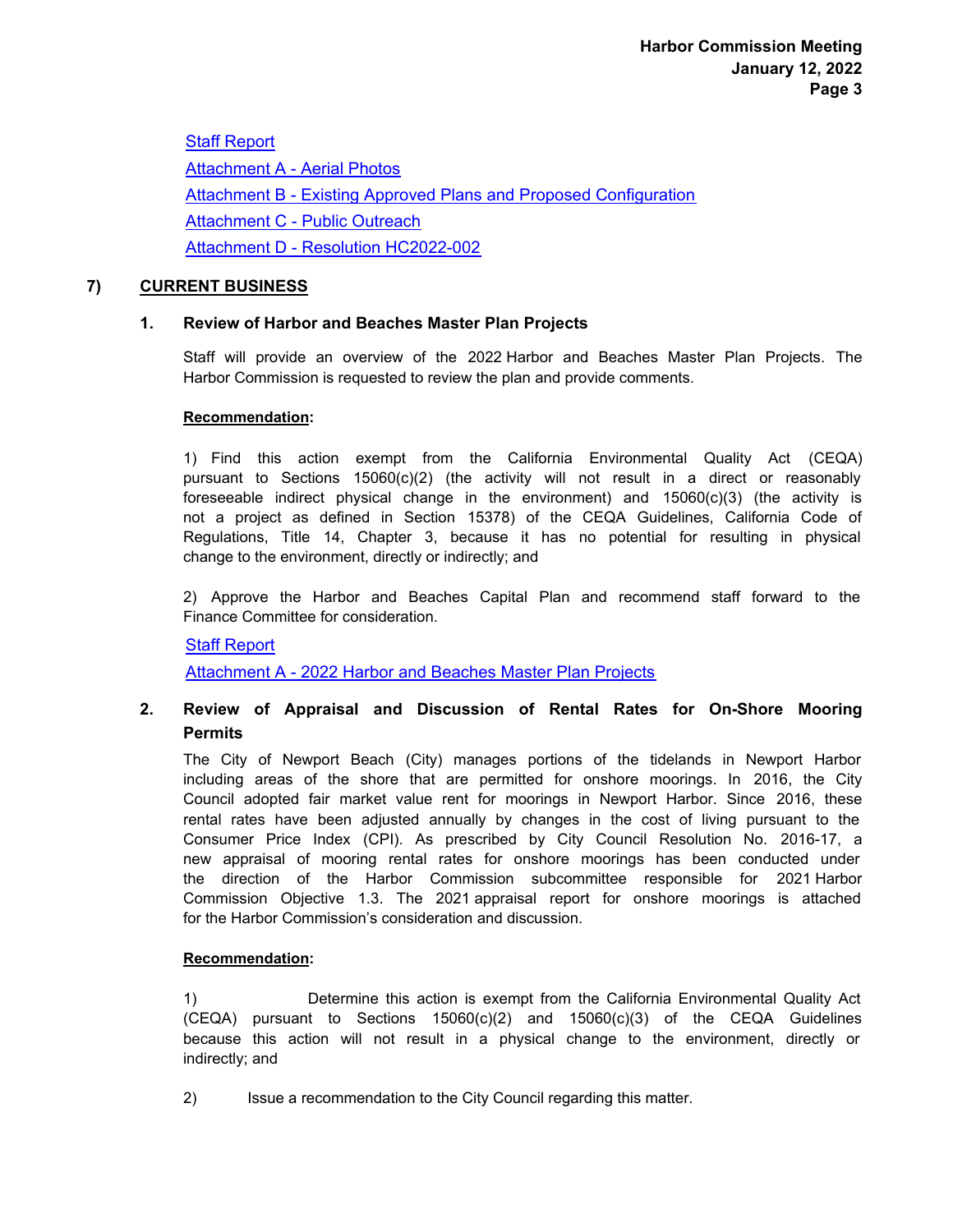[Staff Report](http://newportbeach.legistar.com/gateway.aspx?M=F&ID=ce9e96b1-0585-4259-9ac0-bca4ba17a761.docx) [Attachment A - Appraisal Report](http://newportbeach.legistar.com/gateway.aspx?M=F&ID=4b127af7-f23c-4fbc-a89c-8b75062d1772.pdf) [Attachment B - Map](http://newportbeach.legistar.com/gateway.aspx?M=F&ID=a99b4e04-19d9-4ea0-87a4-1b5b8957308f.pdf) [Attachment C - Resolution No. 2016-17](http://newportbeach.legistar.com/gateway.aspx?M=F&ID=f6953e5a-0445-4709-8b32-0ae16e02b378.pdf)

#### **Create and Appoint Members to a Proposed Ad-Hoc Committee for the Harbor and Beaches Master Plan 3.**

At the Harbor Commission meeting on December 10, 2021, the Harbor Commission requested to establish a Subcommittee to review the Harbor and Beaches Master Plan in greater detail than was feasible at that meeting. Once convened, it is anticipated the Subcommittee will review the current Harbor and Beaches Master Plan and make recommendations on potential changes, additions, deletions, and priorities in advance of a future Capital and Master Plan review cycle.

# **Recommendation:**

1) Determine this action is exempt from the California Environmental Quality Act (CEQA) pursuant to Sections  $15060(c)(2)$  and  $15060(c)(3)$  of the CEQA Guidelines because this action will not result in a physical change to the environment, directly or indirectly; and

2) Establish a subcommittee and appoint Harbor Commissioners to review and recommend revisions to the current Harbor and Beaches Master Plan. Identify up to three Harbor Commissioners to serve on the subcommittee.

[Staff Report](http://newportbeach.legistar.com/gateway.aspx?M=F&ID=ac7556d3-b566-45a2-9092-9e21f18316c3.docx)

# **4. Ad Hoc Committee Updates**

Several ad hoc committees have been established to address short term projects outside of the 2021 Harbor Commission objectives. The ad hoc committees will provide an update on their projects.

# **Recommendation:**

1) Find this action exempt from the California Environmental Quality Act (CEQA) pursuant to Sections  $15060(c)(2)$  (the activity will not result in a direct or reasonably foreseeable indirect physical change in the environment) and  $15060(c)(3)$  (the activity is not a project as defined in Section 15378) of the CEQA Guidelines, California Code of Regulations, Title 14, Chapter 3, because it has no potential for resulting in physical change to the environment, directly or indirectly; and

# 2) Receive and file.

# [Staff Report](http://newportbeach.legistar.com/gateway.aspx?M=F&ID=d4920622-9bcf-4e1a-b5fc-5da7ed711b73.docx)

# **5. Harbor Commission 2022 Objectives**

Each ad hoc committee studying their respective Functional Area within the Commission's 2022 Objectives, will provide a progress update.

# **Recommendation:**

1) Find this action exempt from the California Environmental Quality Act (CEQA) pursuant to Sections  $15060(c)(2)$  (the activity will not result in a direct or reasonably